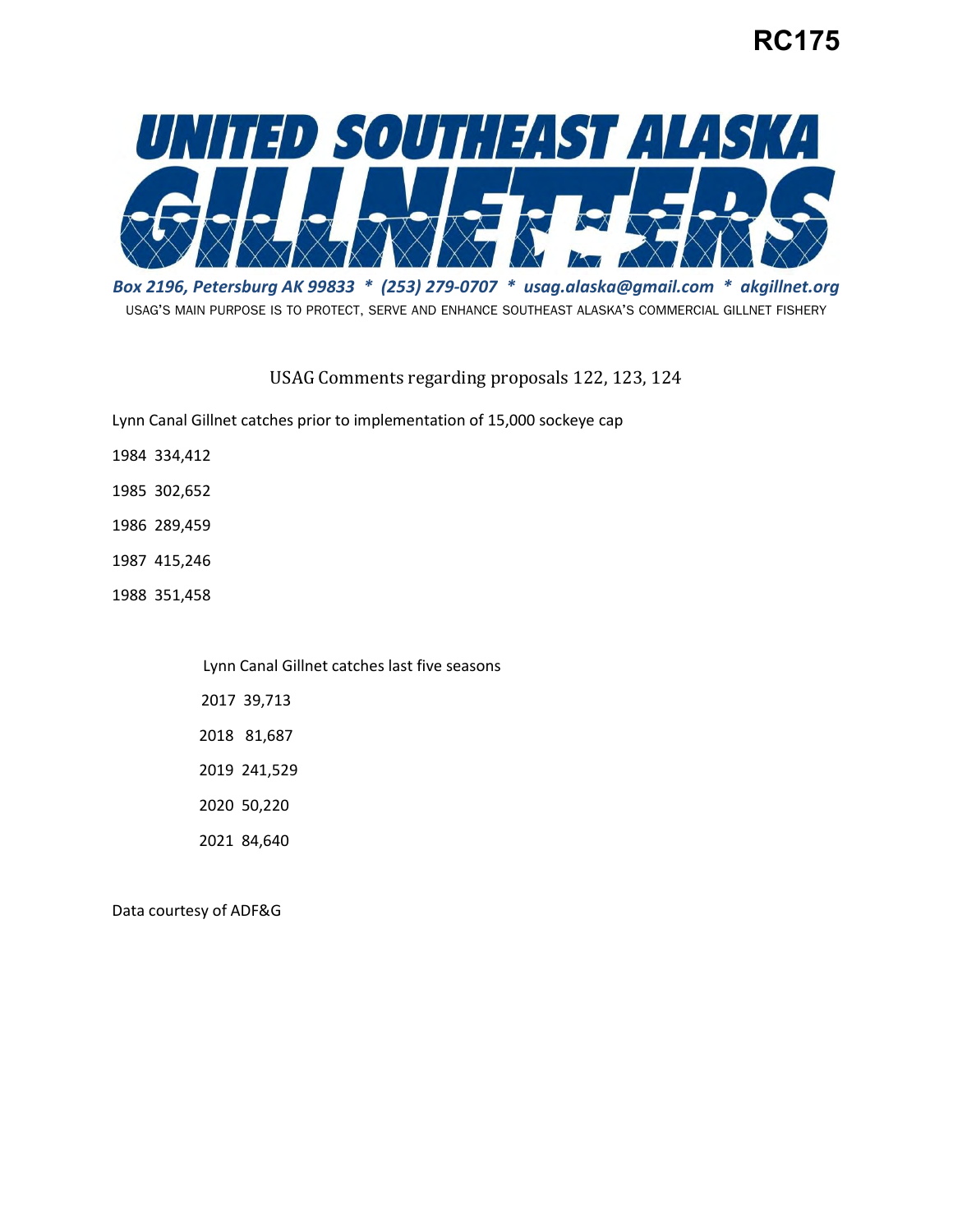

This graph shows that the Chilkoot returns have become more condensed over the last 20 years. Condensed returns increase the likelihood of a larger proportion of the return being taken in a shorter time period.



This graph shows that Chilkat returns are trending toward a larger proportion of the return coming in sooner, resulting in a larger percentage of the return available in the weeks covered under the cap period of the original regulation.

All data courtesy of ADF&G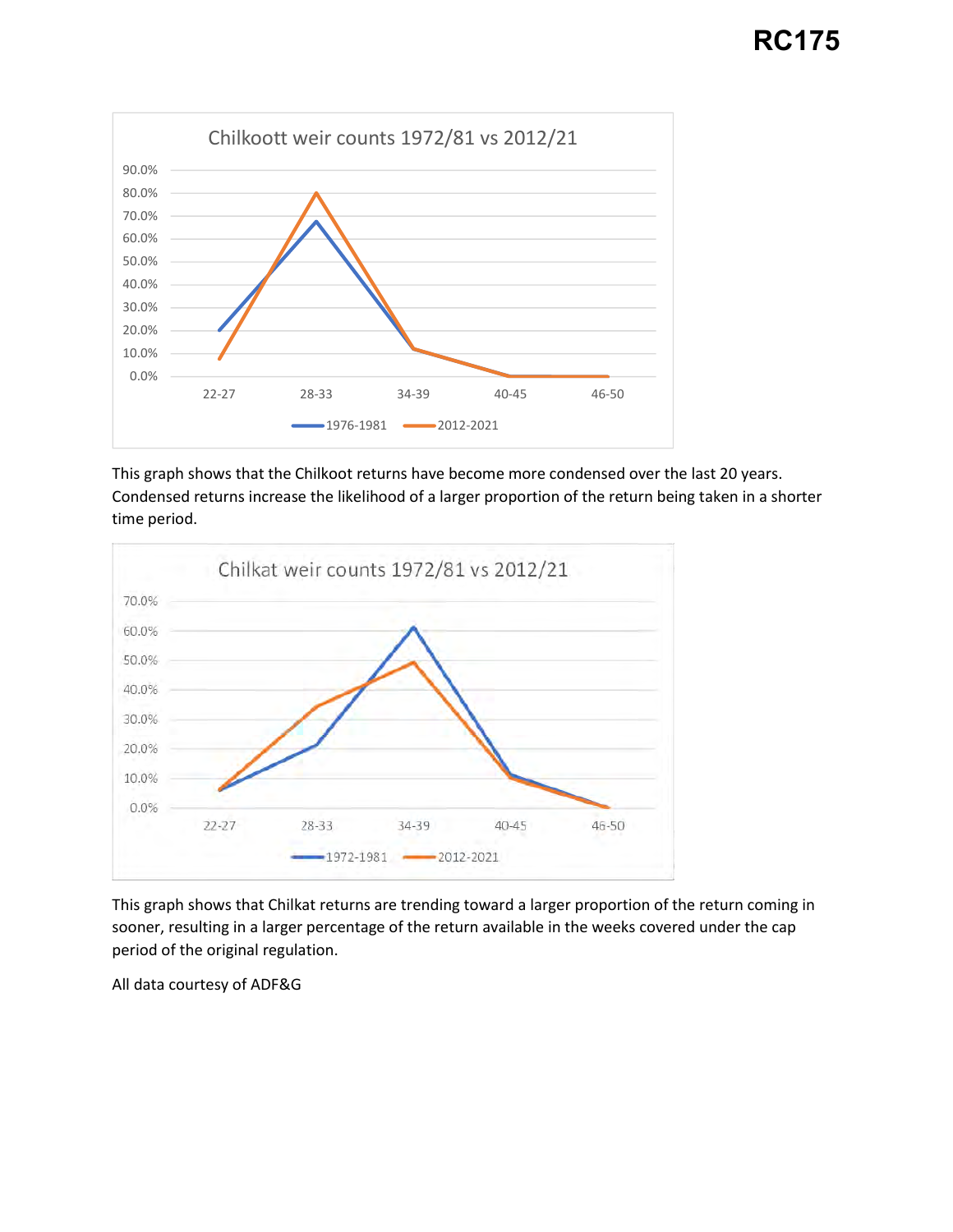112-16

|           | 2012 test fish |          |         |         |       |            |       |         |       |         |
|-----------|----------------|----------|---------|---------|-------|------------|-------|---------|-------|---------|
|           |                |          | Chatham | Chatham |       |            | Taku  | Taku    |       |         |
| SW        | Chilkat        | Chilkoot | lg      | sm      | Speel | <b>NSE</b> | lakes | Stikine | other | Harvest |
| $26 - 29$ | 17.5%          | 17.7%    | 0.5%    | 0.6%    | 15.9% | 10.3%      | 13.0% | 22.7%   | 2.1%  | 1,826   |
| 2013      |                |          |         |         |       |            |       |         |       |         |
|           |                |          | Chatham | Chatham |       |            | Taku  | Taku    |       |         |
| SW        | Chilkat        | Chilkoot | lg      | sm      | Speel | NSE        | lakes | Stikine | other | Harvest |
| 27-28     | 15.0%          | 10.9%    | 0.4%    | 1.2%    | 23.9% | 12.6%      | 18.1% | 18.0%   | 0.1%  | 696     |
| 29-31     | 21.6%          | 9.1%     | 3.6%    | 10.8%   | 23.7% | 5.7%       | 9.3%  | 15.7%   | 0.6%  | 14,576  |
| 32        | 42.3%          | 6.6%     | 2.3%    | 9.0%    | 20.5% | 3.4%       | 6.7%  | 8.2%    | 1.2%  | 3,240   |
| 33        | 58.5%          | 0.5%     | 1.9%    | 6.0%    | 16.8% | 2.0%       | 6.6%  | 7.7%    | 0.2%  | 3,715   |
| 34-35     | 68.4%          | 3.6%     | 2.9%    | 5.4%    | 7.9%  | 0.8%       | 2.5%  | 6.7%    | 2.0%  | 2,643   |
|           |                |          |         |         |       |            |       |         |       |         |
| 2014      | test fish      |          |         |         |       |            |       |         |       |         |
|           |                |          | Chatham | Chatham |       |            | Taku  | Taku    |       |         |
| SW        | Chilkat        | Chilkoot | lg      | sm      | Speel | <b>NSE</b> | lakes | Stikine | other | Harvest |
| $26 - 27$ | 27.7%          | 12.6%    | 0.1%    | 1.2%    | 11.1% | 15.7%      | 11.4% | 16.7%   | 3.8%  | 1,444   |
| 28-29     | 13.1%          | 19.5%    | 2.3%    | 1.8%    | 28.6% | 0.7%       | 3.7%  | 13.0%   | 17.5% | 607     |

| 2012      |         |          |                     |         |       |            |       |                |       |         |
|-----------|---------|----------|---------------------|---------|-------|------------|-------|----------------|-------|---------|
|           |         |          |                     | Chatham |       |            | Taku  | Taku           |       |         |
| <b>SW</b> | Chilkat | Chilkoot | Chatham Ig          | sm      | Speel | <b>NSE</b> | lakes | Stikine        | other | harvest |
| 26-29     | 319     | 324      | 10                  | 10      | 290   | 187        | 238   | 414            | 38    | 1,826   |
|           | 17.5%   | 17.7%    | 0.5%                | 0.6%    | 15.9% | 10.3%      | 13.0% | 22.7%          | 2.1%  |         |
| 2013      |         |          |                     |         |       |            |       |                |       |         |
|           |         |          |                     | Chatham |       |            | Taku  | Taku           |       |         |
| SW        | Chilkat |          | Chilkoot Chatham Ig | sm      | Speel | <b>NSE</b> | lakes | Stikine        | other |         |
| 27-28     | 105     | 76       | 3                   | 8       | 166   | 88         | 126   | 125            | 1     |         |
| 29-31     | 3,144   | 1,331    | 527                 | 1,578   | 3,460 | 831        | 1,359 | 2,292          | 87    |         |
| 32        | 1,369   | 214      | 74                  | 292     | 665   | 111        | 216   | 267            | 39    |         |
| 33        | 2,175   | 18       | 71                  | 223     | 623   | 74         | 246   | 285            | 8     |         |
| 34-35     | 1,809   | 95       | 76                  | 144     | 208   | 20         | 67    | 177            | 53    |         |
|           | 8,601   | 1,734    | 751                 | 2,244   | 5,122 | 1,125      | 2,014 | 3,147          | 188   | 24,870  |
|           | 34.6%   | 7.0%     | 3.0%                | 9.0%    | 20.6% | 4.5%       | 8.1%  | 12.7%          | 0.8%  |         |
| 2014      |         |          |                     |         |       |            |       |                |       |         |
|           |         |          |                     | Chatham |       |            | Taku  | Taku           |       |         |
| SW        | Chilkat | Chilkoot | Chatham Ig          | sm      | Speel | <b>NSE</b> | lakes | <b>Stikine</b> | other |         |
| $26 - 27$ | 399     | 183      | $\mathbf{1}$        | 17      | 160   | 226        | 164   | 241            | 56    |         |
| 28-29     | 79      | 119      | 14                  | 11      | 174   | 5          | 22    | 79             | 106   |         |
|           | 479     | 301      | 15                  | 28      | 334   | 231        | 186   | 320            | 162   | 2,051   |

23.3% 14.7% 0.7% 1.4% 16.3% 11.3% 9.1% 15.6% 7.9%